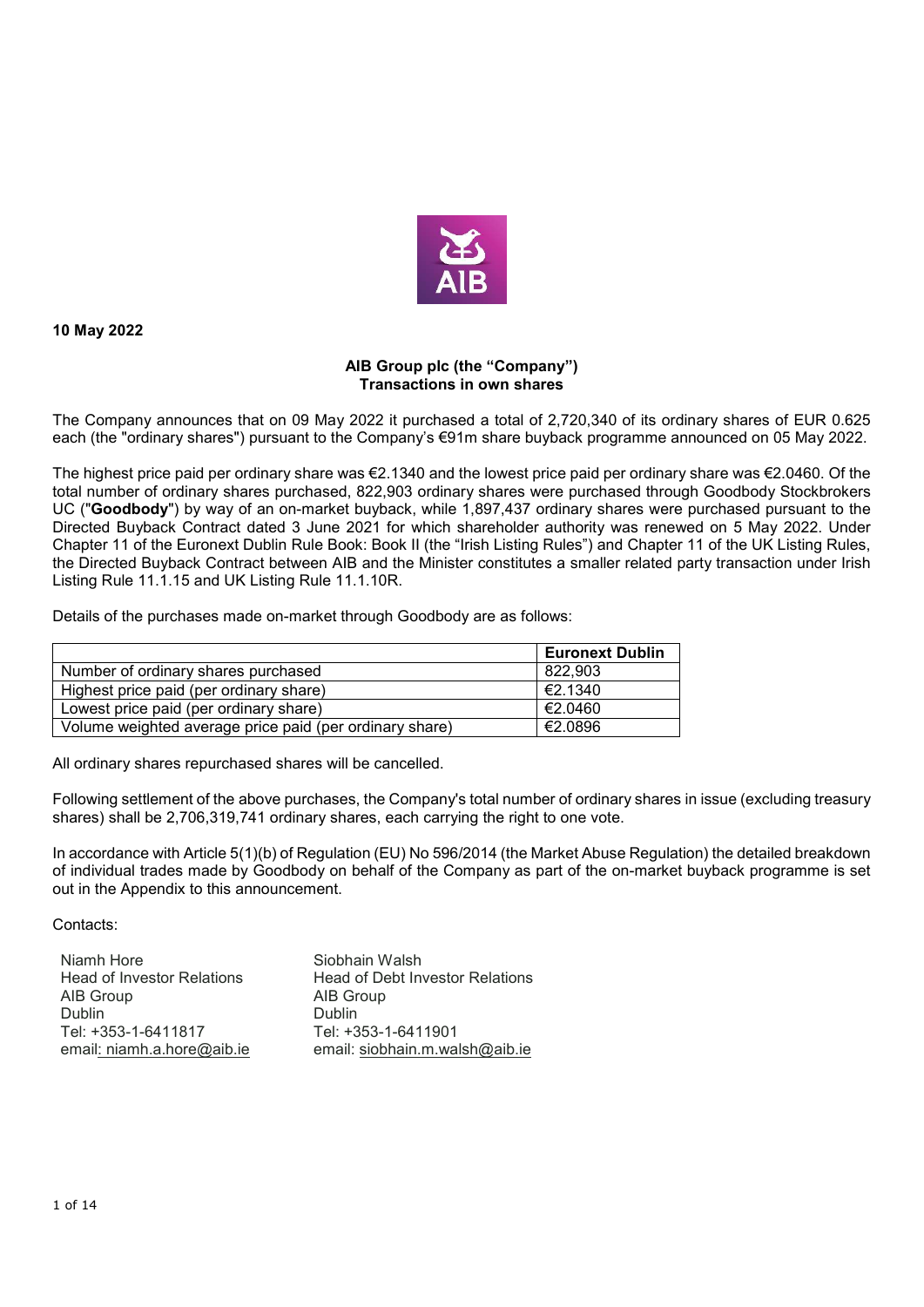## **Appendix**

## **Transaction Details**

| <b>Issuer Name</b>       | AIB Group plc            |
|--------------------------|--------------------------|
| LEI                      | 635400AKJBGNS5WNQL34     |
| <b>ISIN</b>              | IE00BF0L3536             |
| <b>Intermediary Name</b> | Goodbody Stockbrokers UC |
| <b>Intermediary Code</b> | GDBSIE21XXX              |
| <b>Timezone</b>          | <b>GMT</b>               |
| <b>Currency</b>          | <b>EUR</b>               |

## **Euronext Dublin**

| <b>Number of Shares</b> | <b>Price per Share (EUR)</b> | <b>Trading venue</b> | <b>Time</b> | of Transaction          |
|-------------------------|------------------------------|----------------------|-------------|-------------------------|
|                         |                              |                      | transaction | <b>Reference Number</b> |
| 1,779                   | 2.1020                       | <b>XDUB</b>          | 08:09:00    | 00026322539TRDU1        |
| 1,484                   | 2.1020                       | <b>XDUB</b>          | 08:09:00    | 00026322540TRDU1        |
| 1,782                   | 2.1020                       | <b>XDUB</b>          | 08:09:00    | 00026322541TRDU1        |
| 1,484                   | 2.1020                       | <b>XDUB</b>          | 08:09:00    | 00026322542TRDU1        |
| 1,779                   | 2.1020                       | <b>XDUB</b>          | 08:09:00    | 00026322543TRDU1        |
| 1,782                   | 2.1020                       | <b>XDUB</b>          | 08:09:00    | 00026322544TRDU1        |
| 1,484                   | 2.1020                       | <b>XDUB</b>          | 08:09:00    | 00026322545TRDU1        |
| 1,255                   | 2.1020                       | <b>XDUB</b>          | 08:09:00    | 00026322546TRDU1        |
| 1,782                   | 2.1020                       | <b>XDUB</b>          | 08:09:00    | 00026322547TRDU1        |
| 1,006                   | 2.1020                       | <b>XDUB</b>          | 08:09:00    | 00026322548TRDU1        |
| 302                     | 2.1020                       | <b>XDUB</b>          | 08:09:00    | 00026322549TRDU1        |
| 471                     | 2.1020                       | <b>XDUB</b>          | 08:09:00    | 00026322550TRDU1        |
| 15                      | 2.1020                       | <b>XDUB</b>          | 08:09:00    | 00026322551TRDU1        |
| 949                     | 2.1100                       | <b>XDUB</b>          | 08:13:42    | 00026322593TRDU1        |
| 1,000                   | 2.1100                       | <b>XDUB</b>          | 08:13:42    | 00026322594TRDU1        |
| 677                     | 2.1100                       | <b>XDUB</b>          | 08:13:42    | 00026322595TRDU1        |
| 1,782                   | 2.1100                       | <b>XDUB</b>          | 08:14:43    | 00026322606TRDU1        |
| 873                     | 2.1100                       | <b>XDUB</b>          | 08:14:43    | 00026322607TRDU1        |
| 4,021                   | 2.1080                       | <b>XDUB</b>          | 08:15:47    | 00026322619TRDU1        |
| 2,176                   | 2.1080                       | <b>XDUB</b>          | 08:15:47    | 00026322620TRDU1        |
| 1,650                   | 2.0940                       | <b>XDUB</b>          | 08:17:05    | 00026322642TRDU1        |
| 1,650                   | 2.0940                       | <b>XDUB</b>          | 08:17:05    | 00026322643TRDU1        |
| 1,650                   | 2.0940                       | <b>XDUB</b>          | 08:17:05    | 00026322644TRDU1        |
| 1,650                   | 2.0940                       | <b>XDUB</b>          | 08:17:05    | 00026322645TRDU1        |
| 1,650                   | 2.0940                       | <b>XDUB</b>          | 08:17:05    | 00026322646TRDU1        |
| 1,650                   | 2.0940                       | <b>XDUB</b>          | 08:17:09    | 00026322647TRDU1        |
| 1,650                   | 2.0940                       | <b>XDUB</b>          | 08:17:09    | 00026322648TRDU1        |
| 1,650                   | 2.0940                       | <b>XDUB</b>          | 08:17:12    | 00026322650TRDU1        |
| 441                     | 2.0940                       | <b>XDUB</b>          | 08:17:12    | 00026322651TRDU1        |
| 349                     | 2.0940                       | <b>XDUB</b>          | 08:17:12    | 00026322652TRDU1        |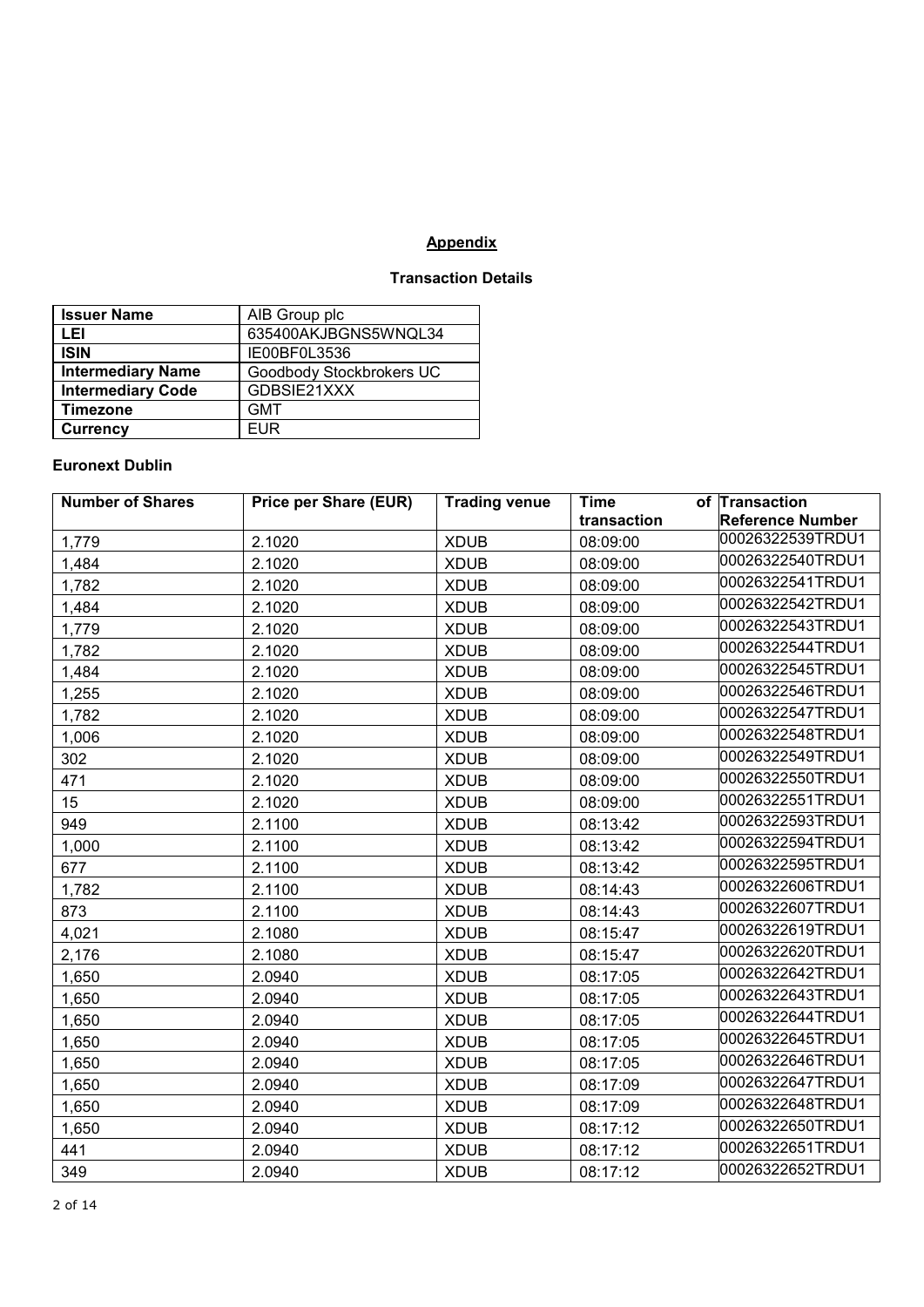| 419    | 2.0940 | <b>XDUB</b> | 08:17:12 | 00026322653TRDU1 |
|--------|--------|-------------|----------|------------------|
| 2,692  | 2.0920 | <b>XDUB</b> | 08:17:13 | 00026322654TRDU1 |
| 3,000  | 2.0920 | <b>XDUB</b> | 08:19:35 | 00026322679TRDU1 |
| 3,782  | 2.0840 | <b>XDUB</b> | 08:20:25 | 00026322689TRDU1 |
| 3,882  | 2.0900 | <b>XDUB</b> | 08:29:06 | 00026322763TRDU1 |
| 7,708  | 2.0900 | <b>XDUB</b> | 08:29:06 | 00026322764TRDU1 |
| 2,630  | 2.0880 | <b>XDUB</b> | 08:29:06 | 00026322765TRDU1 |
| 3,816  | 2.0760 | <b>XDUB</b> | 08:35:46 | 00026322791TRDU1 |
| 606    | 2.0760 | <b>XDUB</b> | 08:35:46 | 00026322792TRDU1 |
| 3,032  | 2.0760 | <b>XDUB</b> | 08:35:46 | 00026322793TRDU1 |
| 3,875  | 2.0740 | <b>XDUB</b> | 08:35:47 | 00026322794TRDU1 |
| 3,473  | 2.0640 | <b>XDUB</b> | 08:42:33 | 00026322830TRDU1 |
| 3,422  | 2.0640 | <b>XDUB</b> | 08:42:33 | 00026322831TRDU1 |
| 3,364  | 2.0640 | <b>XDUB</b> | 08:42:33 | 00026322832TRDU1 |
| 3,419  | 2.0620 | <b>XDUB</b> | 08:42:33 | 00026322833TRDU1 |
| 3,303  | 2.0660 | <b>XDUB</b> | 08:53:06 | 00026322974TRDU1 |
| 2,596  | 2.0660 | <b>XDUB</b> | 09:00:43 | 00026323204TRDU1 |
| 10,328 | 2.0660 | <b>XDUB</b> | 09:00:43 | 00026323205TRDU1 |
| 1,642  | 2.0660 | <b>XDUB</b> | 09:00:43 | 00026323206TRDU1 |
| 1,642  | 2.0660 | <b>XDUB</b> | 09:00:43 | 00026323207TRDU1 |
| 11,378 | 2.0660 | <b>XDUB</b> | 09:00:43 | 00026323208TRDU1 |
| 1,690  | 2.0520 | <b>XDUB</b> | 09:11:59 | 00026323346TRDU1 |
| 285    | 2.0520 | <b>XDUB</b> | 09:11:59 | 00026323347TRDU1 |
| 1      | 2.0520 | <b>XDUB</b> | 09:11:59 | 00026323350TRDU1 |
| 2,749  | 2.0540 | <b>XDUB</b> | 09:14:47 | 00026323374TRDU1 |
| 1,913  | 2.0500 | <b>XDUB</b> | 09:16:07 | 00026323391TRDU1 |
| 3,218  | 2.0500 | <b>XDUB</b> | 09:16:07 | 00026323392TRDU1 |
| 1,913  | 2.0500 | <b>XDUB</b> | 09:16:07 | 00026323393TRDU1 |
| 958    | 2.0500 | <b>XDUB</b> | 09:16:07 | 00026323394TRDU1 |
| 955    | 2.0500 | <b>XDUB</b> | 09:16:07 | 00026323395TRDU1 |
| 2,263  | 2.0500 | <b>XDUB</b> | 09:16:07 | 00026323396TRDU1 |
| 298    | 2.0480 | <b>XDUB</b> | 09:23:59 | 00026323577TRDU1 |
| 1,033  | 2.0480 | <b>XDUB</b> | 09:24:09 | 00026323583TRDU1 |
| 2,589  | 2.0480 | <b>XDUB</b> | 09:24:54 | 00026323593TRDU1 |
| 2,569  | 2.0480 | <b>XDUB</b> | 09:26:37 | 00026323613TRDU1 |
| 2,936  | 2.0460 | <b>XDUB</b> | 09:28:21 | 00026323651TRDU1 |
| 2,766  | 2.0460 | <b>XDUB</b> | 09:31:23 | 00026323673TRDU1 |
| 329    | 2.0460 | <b>XDUB</b> | 09:32:22 | 00026323675TRDU1 |
| 2,610  | 2.0460 | <b>XDUB</b> | 09:32:22 | 00026323676TRDU1 |
| 2,532  | 2.0540 | <b>XDUB</b> | 09:34:46 | 00026323695TRDU1 |
| 1,490  | 2.0520 | <b>XDUB</b> | 09:35:22 | 00026323699TRDU1 |
| 1,490  | 2.0520 | <b>XDUB</b> | 09:35:22 | 00026323700TRDU1 |
| 676    | 2.0520 | <b>XDUB</b> | 09:35:22 | 00026323701TRDU1 |
| 814    | 2.0520 | <b>XDUB</b> | 09:35:29 | 00026323704TRDU1 |
| 1,490  | 2.0520 | <b>XDUB</b> | 09:35:29 | 00026323705TRDU1 |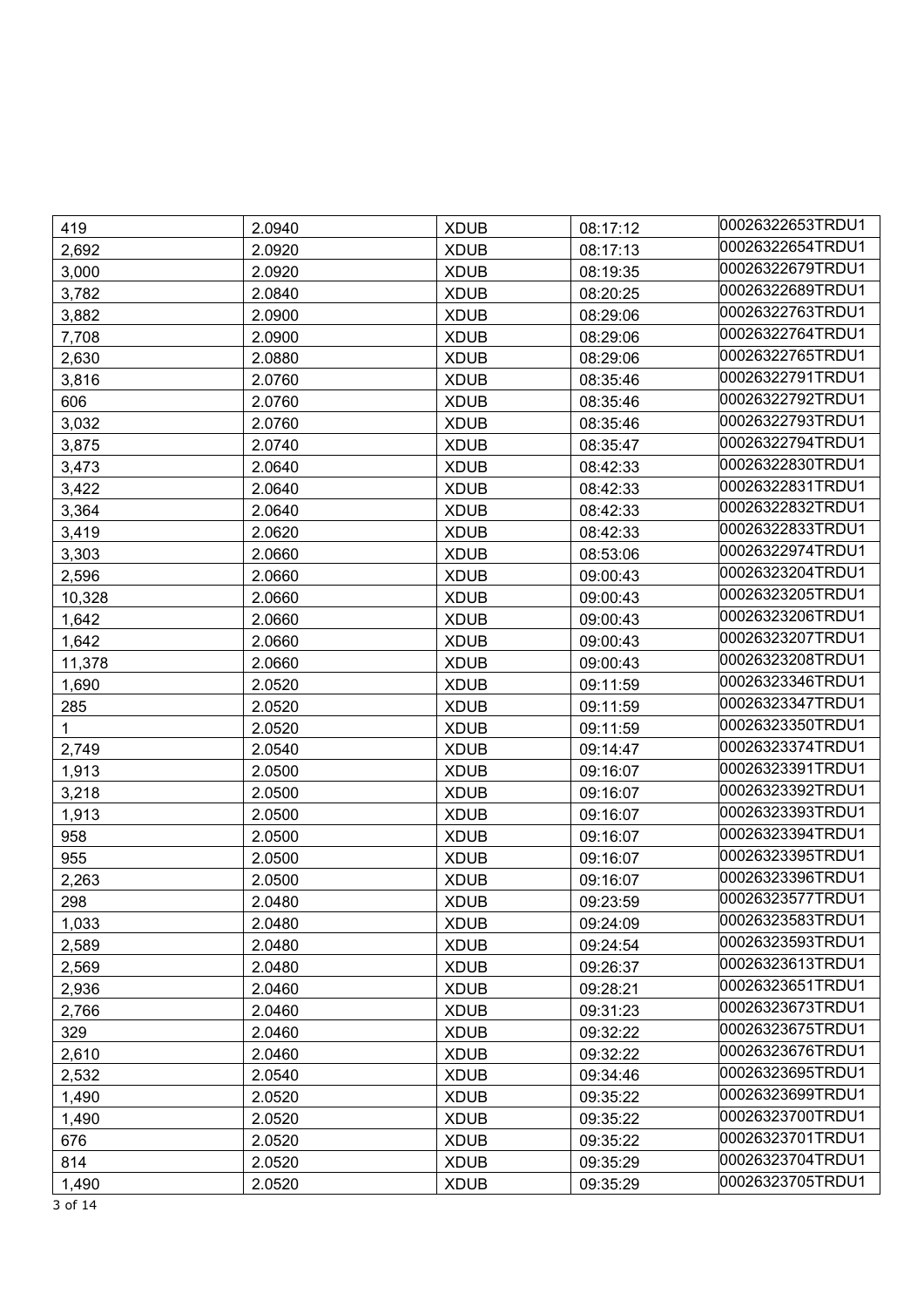| 1,963 | 2.0480 | <b>XDUB</b> | 09:35:38 | 00026323706TRDU1 |
|-------|--------|-------------|----------|------------------|
| 1,963 | 2.0480 | <b>XDUB</b> | 09:35:38 | 00026323707TRDU1 |
| 1,963 | 2.0480 | <b>XDUB</b> | 09:35:38 | 00026323708TRDU1 |
| 6,406 | 2.0600 | <b>XDUB</b> | 09:41:06 | 00026323820TRDU1 |
| 3,262 | 2.0680 | <b>XDUB</b> | 09:56:33 | 00026324085TRDU1 |
| 1,495 | 2.0680 | <b>XDUB</b> | 09:57:42 | 00026324091TRDU1 |
| 3,406 | 2.0680 | <b>XDUB</b> | 10:00:33 | 00026324123TRDU1 |
| 1,374 | 2.0680 | <b>XDUB</b> | 10:00:33 | 00026324124TRDU1 |
| 3,587 | 2.0680 | <b>XDUB</b> | 10:01:14 | 00026324131TRDU1 |
| 2,600 | 2.0760 | <b>XDUB</b> | 10:08:10 | 00026324183TRDU1 |
| 617   | 2.0760 | <b>XDUB</b> | 10:08:10 | 00026324184TRDU1 |
| 3,217 | 2.0760 | <b>XDUB</b> | 10:08:10 | 00026324185TRDU1 |
| 1,519 | 2.0760 | <b>XDUB</b> | 10:08:10 | 00026324186TRDU1 |
| 3,217 | 2.0760 | <b>XDUB</b> | 10:08:10 | 00026324187TRDU1 |
| 1,721 | 2.0760 | <b>XDUB</b> | 10:08:10 | 00026324188TRDU1 |
| 1,519 | 2.0760 | <b>XDUB</b> | 10:08:10 | 00026324189TRDU1 |
| 213   | 2.0760 | <b>XDUB</b> | 10:08:10 | 00026324190TRDU1 |
| 1,519 | 2.0760 | <b>XDUB</b> | 10:08:10 | 00026324191TRDU1 |
| 1,073 | 2.0760 | <b>XDUB</b> | 10:08:10 | 00026324192TRDU1 |
| 446   | 2.0760 | <b>XDUB</b> | 10:08:10 | 00026324193TRDU1 |
| 1,654 | 2.0760 | <b>XDUB</b> | 10:08:10 | 00026324194TRDU1 |
| 919   | 2.0800 | <b>XDUB</b> | 10:16:31 | 00026324625TRDU1 |
| 1,631 | 2.0800 | <b>XDUB</b> | 10:16:31 | 00026324626TRDU1 |
| 2,084 | 2.0800 | <b>XDUB</b> | 10:16:31 | 00026324627TRDU1 |
| 2,740 | 2.0800 | <b>XDUB</b> | 10:16:31 | 00026324628TRDU1 |
| 5,210 | 2.0800 | <b>XDUB</b> | 10:16:31 | 00026324629TRDU1 |
| 1,631 | 2.0800 | <b>XDUB</b> | 10:16:31 | 00026324630TRDU1 |
| 160   | 2.0800 | <b>XDUB</b> | 10:16:31 | 00026324631TRDU1 |
| 1,471 | 2.0800 | <b>XDUB</b> | 10:16:31 | 00026324632TRDU1 |
| 160   | 2.0800 | <b>XDUB</b> | 10:16:31 | 00026324633TRDU1 |
| 1,631 | 2.0800 | <b>XDUB</b> | 10:16:31 | 00026324634TRDU1 |
| 1,114 | 2.0800 | <b>XDUB</b> | 10:16:31 | 00026324635TRDU1 |
| 2,927 | 2.0740 | <b>XDUB</b> | 10:18:32 | 00026324678TRDU1 |
| 6,059 | 2.0760 | <b>XDUB</b> | 10:25:54 | 00026324749TRDU1 |
| 2,748 | 2.0680 | <b>XDUB</b> | 10:27:48 | 00026324767TRDU1 |
| 253   | 2.0680 | <b>XDUB</b> | 10:38:05 | 00026324890TRDU1 |
| 2,351 | 2.0680 | <b>XDUB</b> | 10:38:05 | 00026324891TRDU1 |
| 1,496 | 2.0680 | <b>XDUB</b> | 10:40:01 | 00026325011TRDU1 |
| 204   | 2.0680 | <b>XDUB</b> | 10:40:01 | 00026325012TRDU1 |
| 100   | 2.0680 | <b>XDUB</b> | 10:40:01 | 00026325013TRDU1 |
| 474   | 2.0680 | <b>XDUB</b> | 10:41:32 | 00026325100TRDU1 |
| 2,437 | 2.0680 | <b>XDUB</b> | 10:41:32 | 00026325101TRDU1 |
| 5,142 | 2.0700 | <b>XDUB</b> | 10:47:12 | 00026325203TRDU1 |
| 679   | 2.0680 | <b>XDUB</b> | 10:48:09 | 00026325204TRDU1 |
| 276   | 2.0680 | <b>XDUB</b> | 10:48:09 | 00026325205TRDU1 |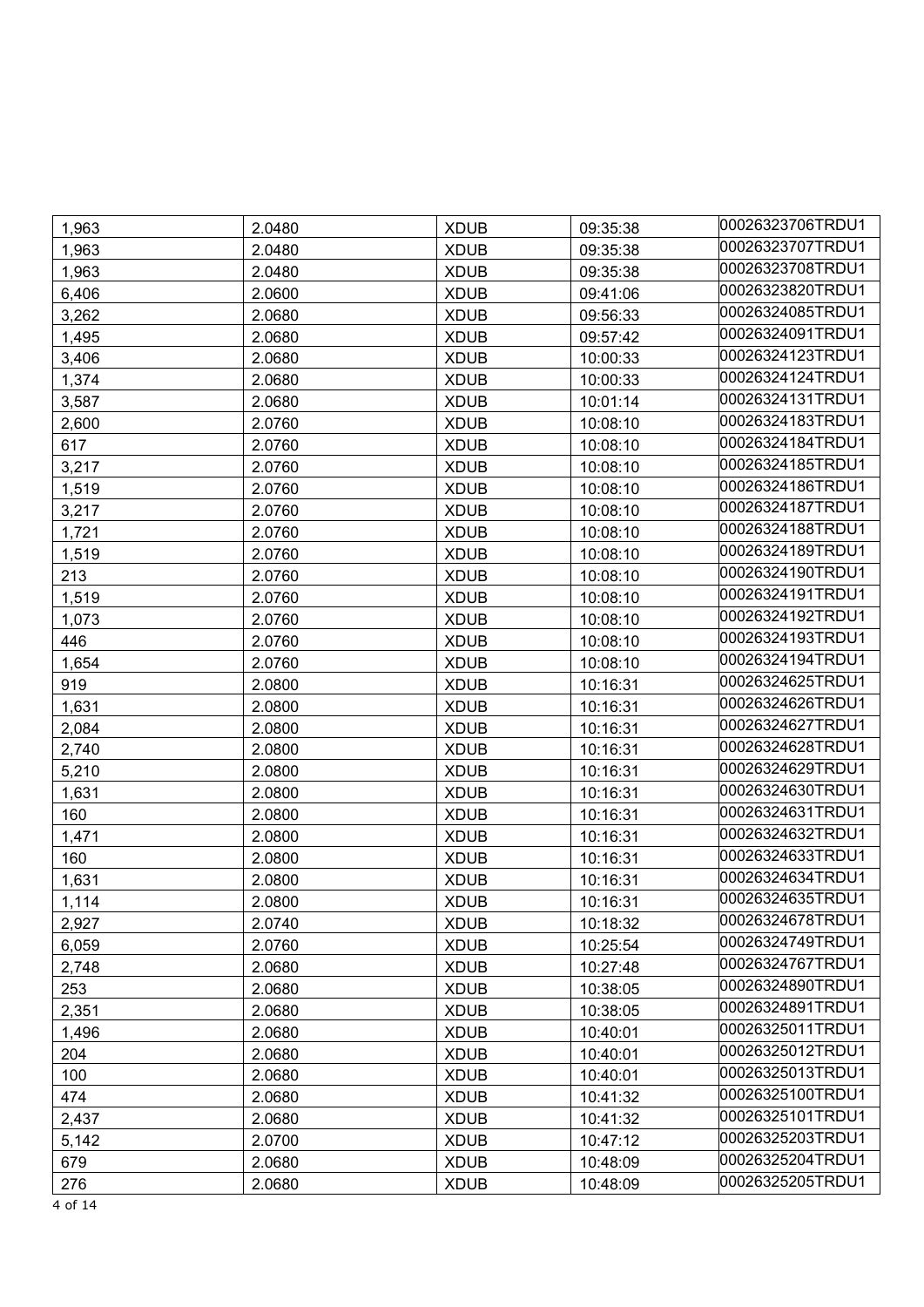| 3,126  | 2.0860 | <b>XDUB</b> | 11:04:10 | 00026325395TRDU1 |
|--------|--------|-------------|----------|------------------|
| 728    | 2.0860 | <b>XDUB</b> | 11:04:10 | 00026325396TRDU1 |
| 1,824  | 2.0880 | <b>XDUB</b> | 11:07:41 | 00026325445TRDU1 |
| 1,552  | 2.0880 | <b>XDUB</b> | 11:07:41 | 00026325446TRDU1 |
| 1,824  | 2.0880 | <b>XDUB</b> | 11:07:41 | 00026325447TRDU1 |
| 3,376  | 2.0880 | <b>XDUB</b> | 11:07:41 | 00026325448TRDU1 |
| 1,552  | 2.0880 | <b>XDUB</b> | 11:07:41 | 00026325449TRDU1 |
| 314    | 2.0880 | <b>XDUB</b> | 11:07:41 | 00026325450TRDU1 |
| 1,510  | 2.0880 | <b>XDUB</b> | 11:07:41 | 00026325451TRDU1 |
| 42     | 2.0880 | <b>XDUB</b> | 11:07:41 | 00026325452TRDU1 |
| 3,532  | 2.0900 | <b>XDUB</b> | 11:08:12 | 00026325453TRDU1 |
| 3,220  | 2.0980 | <b>XDUB</b> | 11:19:54 | 00026325539TRDU1 |
| 3,220  | 2.0980 | <b>XDUB</b> | 11:19:54 | 00026325540TRDU1 |
| 11,646 | 2.1040 | <b>XDUB</b> | 11:23:14 | 00026325554TRDU1 |
| 3,331  | 2.1040 | <b>XDUB</b> | 11:23:14 | 00026325555TRDU1 |
| 1,726  | 2.1040 | <b>XDUB</b> | 11:23:14 | 00026325556TRDU1 |
| 3,331  | 2.1040 | <b>XDUB</b> | 11:23:14 | 00026325557TRDU1 |
| 1,484  | 2.1040 | <b>XDUB</b> | 11:23:14 | 00026325558TRDU1 |
| 1,847  | 2.1040 | <b>XDUB</b> | 11:23:14 | 00026325559TRDU1 |
| 2,738  | 2.1040 | <b>XDUB</b> | 11:23:14 | 00026325560TRDU1 |
| 122    | 2.1040 | <b>XDUB</b> | 11:23:14 | 00026325561TRDU1 |
| 252    | 2.1040 | <b>XDUB</b> | 11:23:14 | 00026325562TRDU1 |
| 2,775  | 2.1040 | <b>XDUB</b> | 11:27:33 | 00026325578TRDU1 |
| 1,746  | 2.1040 | <b>XDUB</b> | 11:27:33 | 00026325579TRDU1 |
| 178    | 2.1040 | <b>XDUB</b> | 11:27:33 | 00026325580TRDU1 |
| 1,568  | 2.1040 | <b>XDUB</b> | 11:27:33 | 00026325581TRDU1 |
| 178    | 2.1040 | <b>XDUB</b> | 11:27:33 | 00026325582TRDU1 |
| 1,873  | 2.0980 | <b>XDUB</b> | 11:31:25 | 00026325603TRDU1 |
| 496    | 2.0980 | <b>XDUB</b> | 11:31:25 | 00026325604TRDU1 |
| 5,406  | 2.0960 | <b>XDUB</b> | 11:43:11 | 00026325719TRDU1 |
| 787    | 2.0960 | <b>XDUB</b> | 11:45:25 | 00026325737TRDU1 |
| 1,000  | 2.0960 | <b>XDUB</b> | 11:45:25 | 00026325738TRDU1 |
| 844    | 2.0960 | <b>XDUB</b> | 11:45:25 | 00026325739TRDU1 |
| 2,561  | 2.0960 | <b>XDUB</b> | 11:47:44 | 00026325740TRDU1 |
| 4,729  | 2.1000 | <b>XDUB</b> | 11:58:13 | 00026325770TRDU1 |
| 1,554  | 2.1000 | <b>XDUB</b> | 11:58:13 | 00026325771TRDU1 |
| 10,836 | 2.1000 | <b>XDUB</b> | 11:58:13 | 00026325772TRDU1 |
| 4,729  | 2.1000 | <b>XDUB</b> | 11:58:13 | 00026325773TRDU1 |
| 1,314  | 2.1000 | <b>XDUB</b> | 11:58:13 | 00026325774TRDU1 |
| 2,805  | 2.0940 | <b>XDUB</b> | 12:07:25 | 00026325824TRDU1 |
| 1,802  | 2.0940 | <b>XDUB</b> | 12:07:25 | 00026325825TRDU1 |
| 1,802  | 2.0940 | <b>XDUB</b> | 12:07:25 | 00026325826TRDU1 |
| 2,490  | 2.0940 | <b>XDUB</b> | 12:07:25 | 00026325827TRDU1 |
| 315    | 2.1040 | <b>XDUB</b> | 12:37:18 | 00026325911TRDU1 |
| 3,283  | 2.1040 | <b>XDUB</b> | 12:37:18 | 00026325912TRDU1 |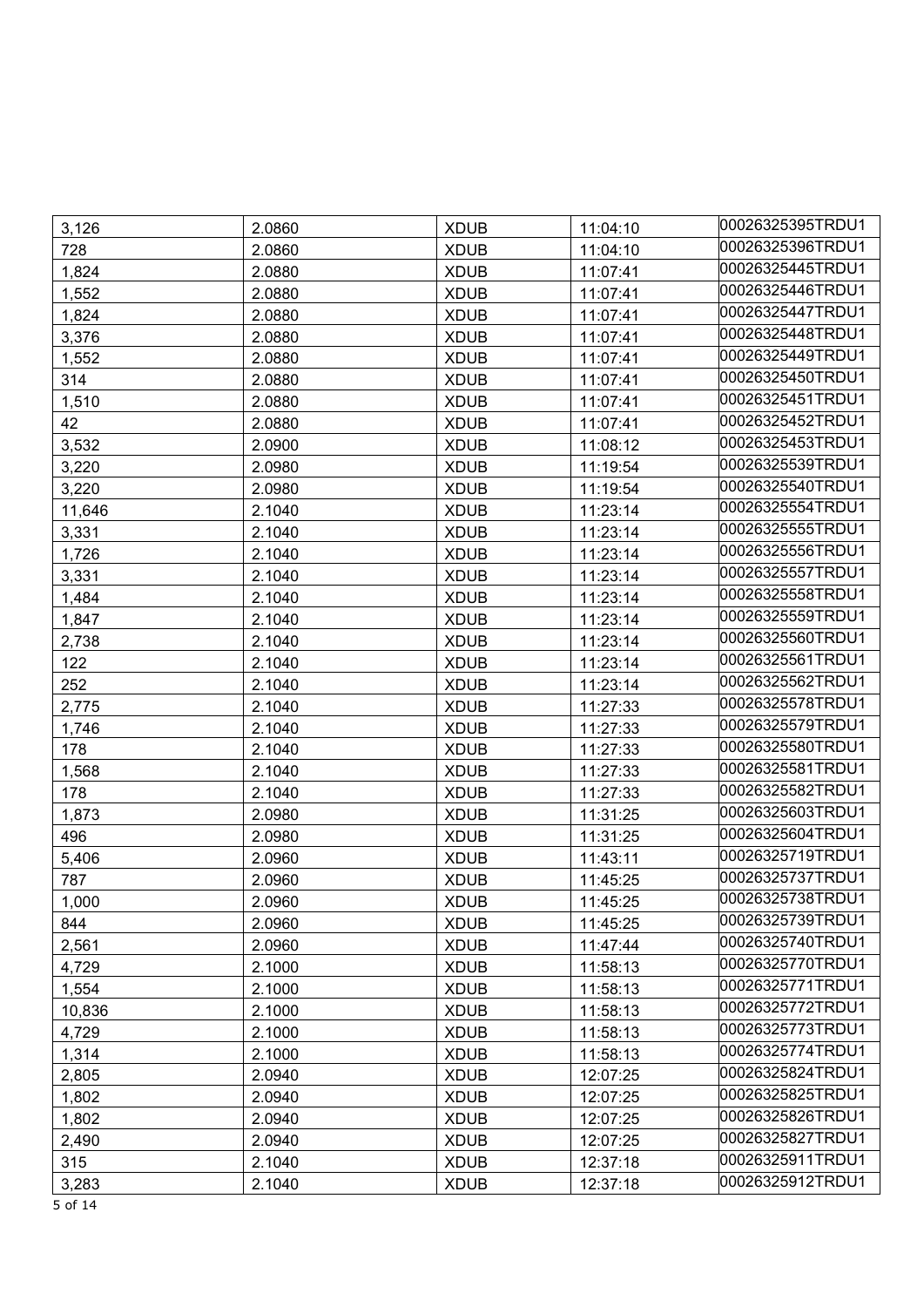| 64    | 2.1040 | <b>XDUB</b> | 12:37:18 | 00026325913TRDU1 |
|-------|--------|-------------|----------|------------------|
| 2,502 | 2.1060 | <b>XDUB</b> | 12:45:11 | 00026325922TRDU1 |
| 1,817 | 2.1060 | <b>XDUB</b> | 12:45:11 | 00026325923TRDU1 |
| 1,495 | 2.1060 | <b>XDUB</b> | 12:45:11 | 00026325924TRDU1 |
| 1,495 | 2.1060 | <b>XDUB</b> | 12:45:11 | 00026325925TRDU1 |
| 357   | 2.1060 | <b>XDUB</b> | 12:45:11 | 00026325926TRDU1 |
| 1,138 | 2.1060 | <b>XDUB</b> | 12:45:11 | 00026325927TRDU1 |
| 357   | 2.1060 | <b>XDUB</b> | 12:45:11 | 00026325928TRDU1 |
| 2,583 | 2.1060 | <b>XDUB</b> | 12:45:11 | 00026325929TRDU1 |
| 338   | 2.1060 | <b>XDUB</b> | 12:45:11 | 00026325930TRDU1 |
| 1,138 | 2.1060 | <b>XDUB</b> | 12:45:11 | 00026325931TRDU1 |
| 19    | 2.1060 | <b>XDUB</b> | 12:45:11 | 00026325932TRDU1 |
| 8,378 | 2.1060 | <b>XDUB</b> | 12:45:11 | 00026325933TRDU1 |
| 1,152 | 2.1060 | <b>XDUB</b> | 12:45:11 | 00026325934TRDU1 |
| 865   | 2.1100 | <b>XDUB</b> | 12:46:52 | 00026325935TRDU1 |
| 498   | 2.1100 | <b>XDUB</b> | 12:46:52 | 00026325936TRDU1 |
| 80    | 2.1100 | <b>XDUB</b> | 12:46:52 | 00026325937TRDU1 |
| 2,605 | 2.1100 | <b>XDUB</b> | 12:46:52 | 00026325938TRDU1 |
| 991   | 2.1260 | <b>XDUB</b> | 12:57:52 | 00026325958TRDU1 |
| 2,441 | 2.1260 | <b>XDUB</b> | 12:57:52 | 00026325959TRDU1 |
| 915   | 2.1260 | <b>XDUB</b> | 12:57:52 | 00026325960TRDU1 |
| 1,927 | 2.1260 | <b>XDUB</b> | 12:58:09 | 00026325961TRDU1 |
| 461   | 2.1260 | <b>XDUB</b> | 12:58:09 | 00026325962TRDU1 |
| 1,159 | 2.1260 | <b>XDUB</b> | 12:58:09 | 00026325963TRDU1 |
| 461   | 2.1260 | <b>XDUB</b> | 12:58:09 | 00026325964TRDU1 |
| 1,620 | 2.1260 | <b>XDUB</b> | 12:58:09 | 00026325965TRDU1 |
| 1,927 | 2.1260 | <b>XDUB</b> | 12:58:09 | 00026325966TRDU1 |
| 776   | 2.1260 | <b>XDUB</b> | 12:58:09 | 00026325967TRDU1 |
| 2,193 | 2.1340 | <b>XDUB</b> | 13:00:27 | 00026325984TRDU1 |
| 528   | 2.1340 | <b>XDUB</b> | 13:00:27 | 00026325985TRDU1 |
| 121   | 2.1320 | <b>XDUB</b> | 13:02:22 | 00026326012TRDU1 |
| 2,630 | 2.1320 | <b>XDUB</b> | 13:02:39 | 00026326024TRDU1 |
| 837   | 2.1320 | <b>XDUB</b> | 13:04:56 | 00026326042TRDU1 |
| 244   | 2.1320 | <b>XDUB</b> | 13:05:39 | 00026326045TRDU1 |
| 2,462 | 2.1320 | <b>XDUB</b> | 13:05:56 | 00026326047TRDU1 |
| 3,050 | 2.1320 | <b>XDUB</b> | 13:13:42 | 00026326197TRDU1 |
| 438   | 2.1320 | <b>XDUB</b> | 13:13:42 | 00026326198TRDU1 |
| 2,612 | 2.1320 | <b>XDUB</b> | 13:13:42 | 00026326199TRDU1 |
| 438   | 2.1320 | <b>XDUB</b> | 13:13:42 | 00026326200TRDU1 |
| 7,289 | 2.1280 | <b>XDUB</b> | 13:13:45 | 00026326201TRDU1 |
| 1,740 | 2.1260 | <b>XDUB</b> | 13:14:28 | 00026326202TRDU1 |
| 5,129 | 2.1260 | <b>XDUB</b> | 13:14:28 | 00026326203TRDU1 |
| 676   | 2.1180 | <b>XDUB</b> | 13:25:19 | 00026326292TRDU1 |
| 337   | 2.1180 | <b>XDUB</b> | 13:25:19 | 00026326293TRDU1 |
| 1,653 | 2.1180 | <b>XDUB</b> | 13:25:19 | 00026326294TRDU1 |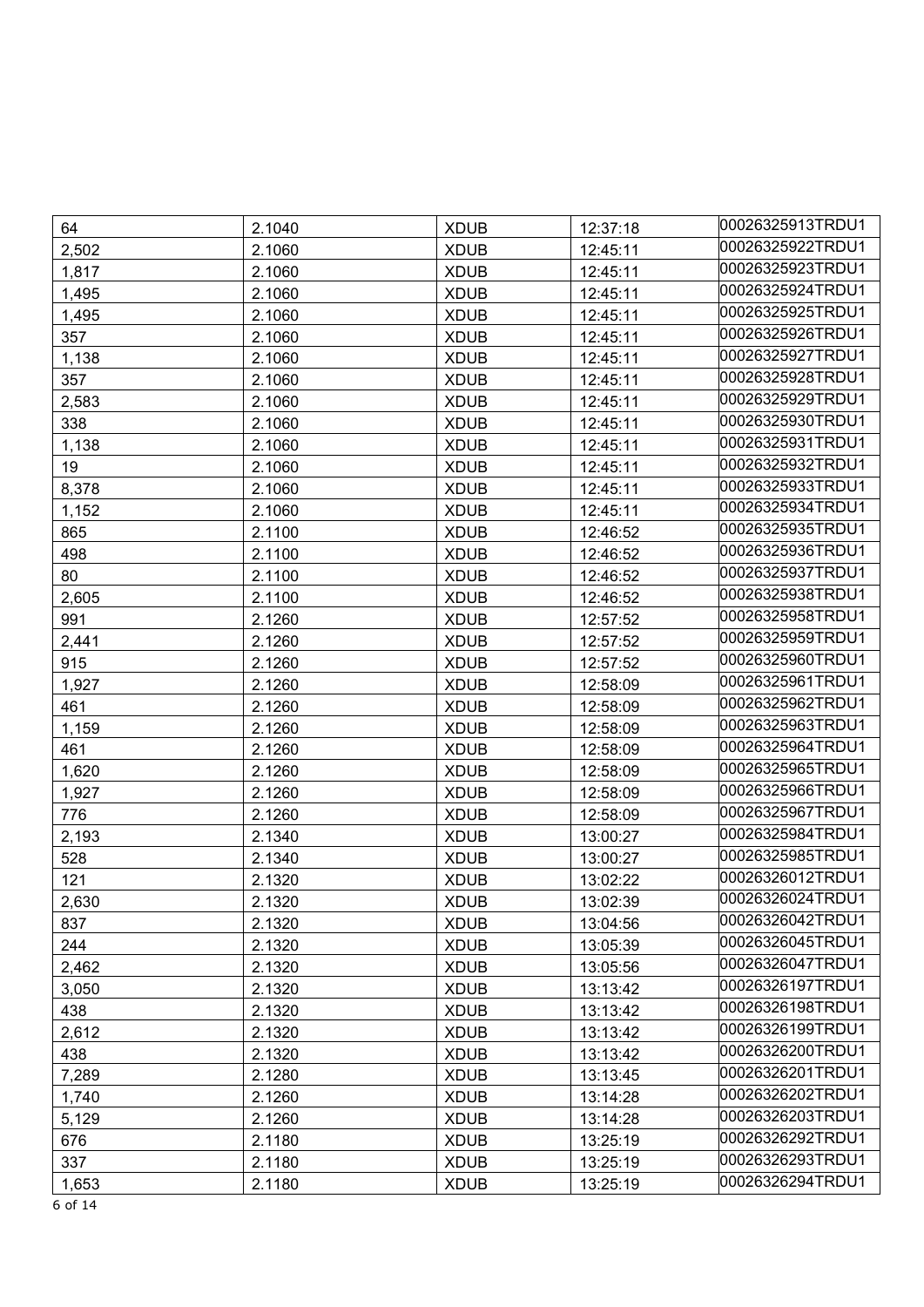| 2,778 | 2.1180 | <b>XDUB</b> | 13:27:28 | 00026326296TRDU1 |
|-------|--------|-------------|----------|------------------|
| 424   | 2.1180 | <b>XDUB</b> | 13:29:50 | 00026326329TRDU1 |
| 2,083 | 2.1180 | <b>XDUB</b> | 13:29:50 | 00026326330TRDU1 |
| 1,775 | 2.1120 | <b>XDUB</b> | 13:30:51 | 00026326353TRDU1 |
| 1,775 | 2.1120 | <b>XDUB</b> | 13:30:51 | 00026326354TRDU1 |
| 1,775 | 2.1120 | <b>XDUB</b> | 13:30:51 | 00026326355TRDU1 |
| 1,775 | 2.1120 | <b>XDUB</b> | 13:30:51 | 00026326356TRDU1 |
| 1,698 | 2.1240 | <b>XDUB</b> | 13:41:01 | 00026326414TRDU1 |
| 3,380 | 2.1240 | <b>XDUB</b> | 13:45:31 | 00026326463TRDU1 |
| 1,319 | 2.1240 | <b>XDUB</b> | 13:45:31 | 00026326464TRDU1 |
| 2,061 | 2.1240 | <b>XDUB</b> | 13:45:31 | 00026326465TRDU1 |
| 3,940 | 2.1240 | <b>XDUB</b> | 13:45:31 | 00026326466TRDU1 |
| 4,049 | 2.1240 | <b>XDUB</b> | 13:45:31 | 00026326467TRDU1 |
| 1,141 | 2.1240 | <b>XDUB</b> | 13:45:31 | 00026326468TRDU1 |
| 747   | 2.1240 | <b>XDUB</b> | 13:45:31 | 00026326469TRDU1 |
| 2,161 | 2.1240 | <b>XDUB</b> | 13:45:31 | 00026326470TRDU1 |
| 747   | 2.1240 | <b>XDUB</b> | 13:45:31 | 00026326471TRDU1 |
| 635   | 2.1240 | <b>XDUB</b> | 13:45:31 | 00026326472TRDU1 |
| 819   | 2.1240 | <b>XDUB</b> | 13:45:31 | 00026326473TRDU1 |
| 1,791 | 2.1240 | <b>XDUB</b> | 13:45:32 | 00026326474TRDU1 |
| 804   | 2.1240 | <b>XDUB</b> | 13:45:32 | 00026326475TRDU1 |
| 1,731 | 2.1240 | <b>XDUB</b> | 13:45:41 | 00026326478TRDU1 |
| 370   | 2.1240 | <b>XDUB</b> | 13:45:41 | 00026326479TRDU1 |
| 2,936 | 2.1140 | <b>XDUB</b> | 13:58:22 | 00026326538TRDU1 |
| 700   | 2.1140 | <b>XDUB</b> | 14:00:16 | 00026326600TRDU1 |
| 2,101 | 2.1140 | <b>XDUB</b> | 14:00:16 | 00026326601TRDU1 |
| 460   | 2.1120 | <b>XDUB</b> | 14:02:20 | 00026326636TRDU1 |
| 2,724 | 2.1120 | <b>XDUB</b> | 14:02:47 | 00026326638TRDU1 |
| 1,754 | 2.1100 | <b>XDUB</b> | 14:02:47 | 00026326639TRDU1 |
| 3,343 | 2.1100 | <b>XDUB</b> | 14:02:47 | 00026326640TRDU1 |
| 1,754 | 2.1100 | <b>XDUB</b> | 14:02:47 | 00026326641TRDU1 |
| 1,000 | 2.1100 | <b>XDUB</b> | 14:02:47 | 00026326642TRDU1 |
| 3,343 | 2.1100 | <b>XDUB</b> | 14:02:47 | 00026326643TRDU1 |
| 754   | 2.1100 | <b>XDUB</b> | 14:02:47 | 00026326644TRDU1 |
| 171   | 2.1100 | <b>XDUB</b> | 14:02:47 | 00026326645TRDU1 |
| 3,694 | 2.1100 | <b>XDUB</b> | 14:02:47 | 00026326646TRDU1 |
| 2,659 | 2.1120 | <b>XDUB</b> | 14:15:23 | 00026326710TRDU1 |
| 2,636 | 2.1100 | <b>XDUB</b> | 14:15:23 | 00026326711TRDU1 |
| 1,999 | 2.1100 | <b>XDUB</b> | 14:15:23 | 00026326712TRDU1 |
| 606   | 2.1100 | <b>XDUB</b> | 14:15:23 | 00026326713TRDU1 |
| 1,393 | 2.1100 | <b>XDUB</b> | 14:15:23 | 00026326714TRDU1 |
| 105   | 2.1100 | <b>XDUB</b> | 14:15:23 | 00026326715TRDU1 |
| 1,119 | 2.1100 | <b>XDUB</b> | 14:15:23 | 00026326716TRDU1 |
| 4,668 | 2.1080 | <b>XDUB</b> | 14:20:22 | 00026326739TRDU1 |
| 2,999 | 2.1080 | <b>XDUB</b> | 14:20:22 | 00026326740TRDU1 |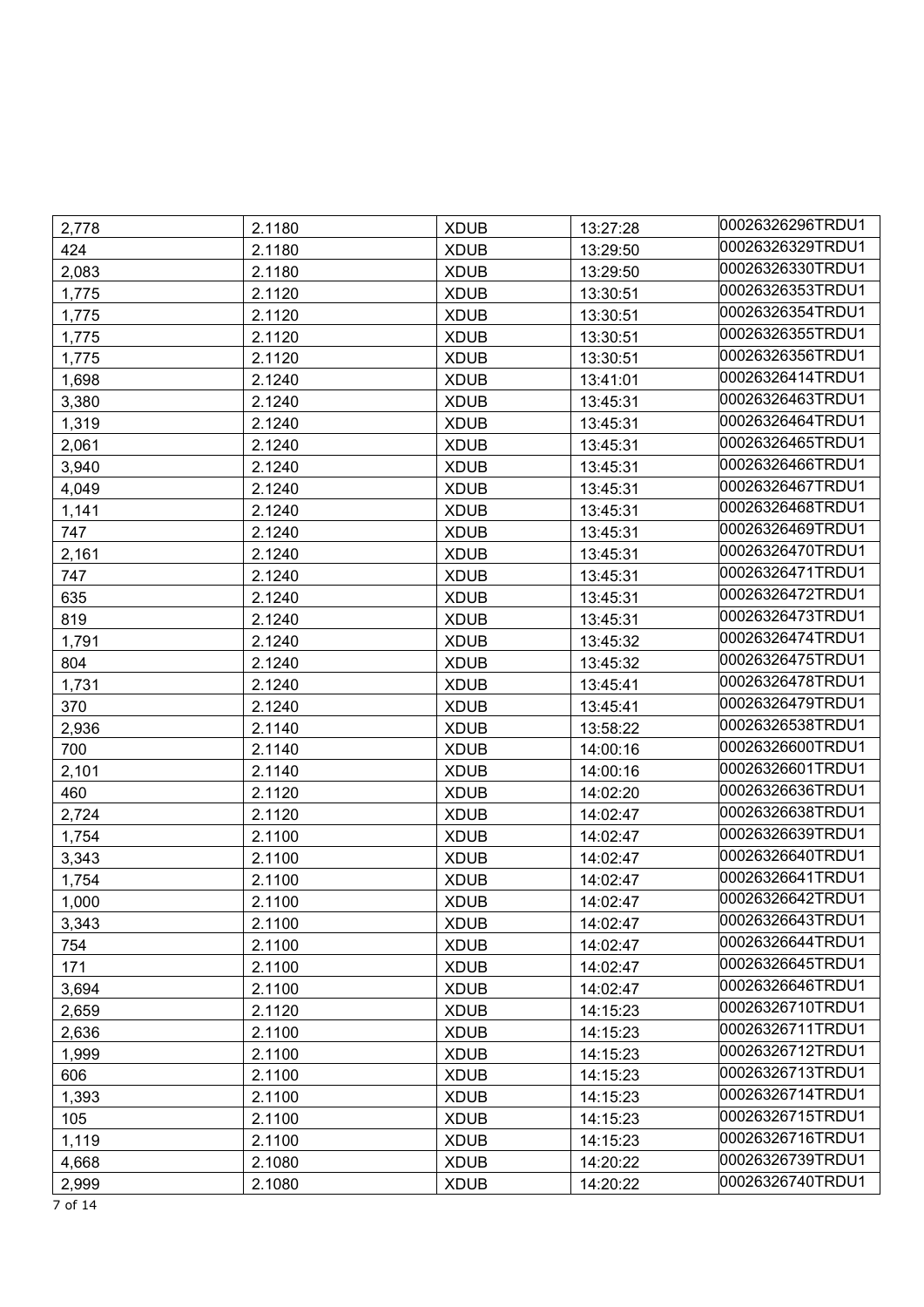| 483   | 2.1080 | <b>XDUB</b> | 14:20:22 | 00026326741TRDU1 |
|-------|--------|-------------|----------|------------------|
| 3,446 | 2.1080 | <b>XDUB</b> | 14:20:22 | 00026326742TRDU1 |
| 1,086 | 2.1080 | <b>XDUB</b> | 14:20:22 | 00026326743TRDU1 |
| 3,415 | 2.1040 | <b>XDUB</b> | 14:23:35 | 00026326759TRDU1 |
| 6,056 | 2.1020 | <b>XDUB</b> | 14:31:25 | 00026326811TRDU1 |
| 6,056 | 2.1020 | <b>XDUB</b> | 14:31:27 | 00026326812TRDU1 |
| 2,100 | 2.1000 | <b>XDUB</b> | 14:31:35 | 00026326813TRDU1 |
| 1,122 | 2.1000 | <b>XDUB</b> | 14:31:35 | 00026326814TRDU1 |
| 1,122 | 2.1000 | <b>XDUB</b> | 14:31:35 | 00026326815TRDU1 |
| 1,122 | 2.1000 | <b>XDUB</b> | 14:31:35 | 00026326816TRDU1 |
| 978   | 2.1000 | <b>XDUB</b> | 14:31:35 | 00026326817TRDU1 |
| 4,200 | 2.1020 | <b>XDUB</b> | 14:40:13 | 00026326913TRDU1 |
| 4,894 | 2.1020 | <b>XDUB</b> | 14:40:13 | 00026326914TRDU1 |
| 1,727 | 2.1020 | <b>XDUB</b> | 14:40:13 | 00026326915TRDU1 |
| 6,578 | 2.1020 | <b>XDUB</b> | 14:40:13 | 00026326916TRDU1 |
| 1,727 | 2.1020 | <b>XDUB</b> | 14:40:13 | 00026326917TRDU1 |
| 1,553 | 2.1020 | <b>XDUB</b> | 14:40:13 | 00026326918TRDU1 |
| 1,777 | 2.1020 | <b>XDUB</b> | 14:42:17 | 00026326974TRDU1 |
| 278   | 2.1020 | <b>XDUB</b> | 14:42:17 | 00026326975TRDU1 |
| 1,273 | 2.1000 | <b>XDUB</b> | 14:47:04 | 00026327068TRDU1 |
| 1,524 | 2.1000 | <b>XDUB</b> | 14:47:04 | 00026327069TRDU1 |
| 1,524 | 2.1000 | <b>XDUB</b> | 14:47:04 | 00026327070TRDU1 |
| 4,200 | 2.1000 | <b>XDUB</b> | 14:47:04 | 00026327071TRDU1 |
| 2,676 | 2.1000 | <b>XDUB</b> | 14:47:04 | 00026327072TRDU1 |
| 81    | 2.1000 | <b>XDUB</b> | 14:47:04 | 00026327073TRDU1 |
| 1,443 | 2.1000 | <b>XDUB</b> | 14:47:04 | 00026327074TRDU1 |
| 1,106 | 2.1000 | <b>XDUB</b> | 14:47:04 | 00026327075TRDU1 |
| 2,600 | 2.1060 | <b>XDUB</b> | 14:54:48 | 00026327309TRDU1 |
| 2,466 | 2.1060 | <b>XDUB</b> | 14:56:17 | 00026327336TRDU1 |
| 1,000 | 2.1060 | <b>XDUB</b> | 14:56:47 | 00026327357TRDU1 |
| 1,789 | 2.1060 | <b>XDUB</b> | 14:56:47 | 00026327358TRDU1 |
| 2,539 | 2.1040 | <b>XDUB</b> | 14:57:57 | 00026327393TRDU1 |
| 40    | 2.1040 | <b>XDUB</b> | 14:57:57 | 00026327394TRDU1 |
| 2,019 | 2.1040 | <b>XDUB</b> | 14:58:57 | 00026327400TRDU1 |
| 928   | 2.1040 | <b>XDUB</b> | 14:58:57 | 00026327401TRDU1 |
| 2,000 | 2.1020 | <b>XDUB</b> | 15:00:11 | 00026327419TRDU1 |
| 717   | 2.1020 | <b>XDUB</b> | 15:00:11 | 00026327420TRDU1 |
| 694   | 2.1000 | <b>XDUB</b> | 15:01:18 | 00026327426TRDU1 |
| 1,648 | 2.1000 | <b>XDUB</b> | 15:01:18 | 00026327427TRDU1 |
| 481   | 2.1000 | <b>XDUB</b> | 15:01:18 | 00026327428TRDU1 |
| 698   | 2.1000 | <b>XDUB</b> | 15:05:36 | 00026327491TRDU1 |
| 3,438 | 2.1000 | <b>XDUB</b> | 15:09:16 | 00026327538TRDU1 |
| 3,438 | 2.1000 | <b>XDUB</b> | 15:09:16 | 00026327539TRDU1 |
| 3,394 | 2.1000 | <b>XDUB</b> | 15:09:16 | 00026327540TRDU1 |
| 44    | 2.1000 | <b>XDUB</b> | 15:09:16 | 00026327541TRDU1 |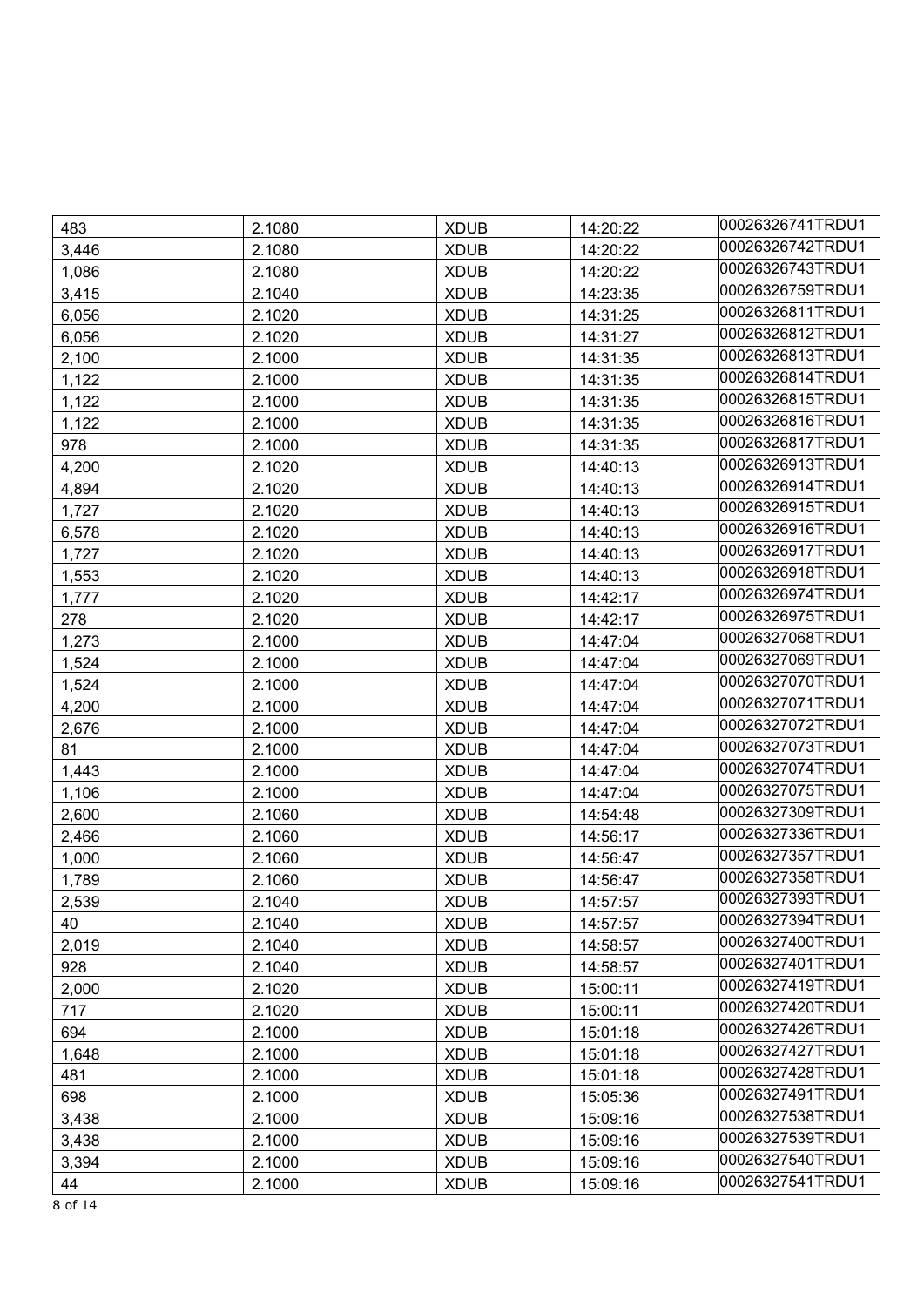| 956                     | 2.1000 | <b>XDUB</b> | 15:09:16 | 00026327542TRDU1 |
|-------------------------|--------|-------------|----------|------------------|
| 697                     | 2.1000 | <b>XDUB</b> | 15:09:20 | 00026327544TRDU1 |
| 5,872                   | 2.1000 | <b>XDUB</b> | 15:09:53 | 00026327552TRDU1 |
| 4,720                   | 2.0960 | <b>XDUB</b> | 15:09:53 | 00026327553TRDU1 |
| 1,506                   | 2.0960 | <b>XDUB</b> | 15:09:53 | 00026327554TRDU1 |
| 829                     | 2.0960 | <b>XDUB</b> | 15:09:53 | 00026327555TRDU1 |
| 1,917                   | 2.0960 | <b>XDUB</b> | 15:09:53 | 00026327556TRDU1 |
| 1,506                   | 2.0960 | <b>XDUB</b> | 15:09:53 | 00026327557TRDU1 |
| 679                     | 2.0960 | <b>XDUB</b> | 15:09:53 | 00026327558TRDU1 |
| 1,238                   | 2.0960 | <b>XDUB</b> | 15:09:53 | 00026327559TRDU1 |
| 99                      | 2.0960 | <b>XDUB</b> | 15:09:53 | 00026327560TRDU1 |
| 1,407                   | 2.0960 | <b>XDUB</b> | 15:09:53 | 00026327561TRDU1 |
| 1,440                   | 2.0960 | <b>XDUB</b> | 15:09:53 | 00026327562TRDU1 |
| 2,100                   | 2.0940 | <b>XDUB</b> | 15:15:34 | 00026327622TRDU1 |
| 12,446                  | 2.0940 | <b>XDUB</b> | 15:15:34 | 00026327623TRDU1 |
| 1,157                   | 2.0840 | <b>XDUB</b> | 15:23:10 | 00026327713TRDU1 |
| 1,643                   | 2.0840 | <b>XDUB</b> | 15:23:10 | 00026327714TRDU1 |
| 1,899                   | 2.0840 | <b>XDUB</b> | 15:24:25 | 00026327730TRDU1 |
| 1,014                   | 2.0840 | <b>XDUB</b> | 15:24:25 | 00026327731TRDU1 |
| 2,653                   | 2.0820 | <b>XDUB</b> | 15:25:45 | 00026327744TRDU1 |
| 2,788                   | 2.0820 | <b>XDUB</b> | 15:26:55 | 00026327749TRDU1 |
| $\overline{\mathbf{4}}$ | 2.0800 | <b>XDUB</b> | 15:27:28 | 00026327751TRDU1 |
| 4,200                   | 2.0800 | <b>XDUB</b> | 15:27:28 | 00026327752TRDU1 |
| 316                     | 2.0800 | <b>XDUB</b> | 15:27:28 | 00026327753TRDU1 |
| 1,516                   | 2.0800 | <b>XDUB</b> | 15:27:28 | 00026327754TRDU1 |
| 4,687                   | 2.0800 | <b>XDUB</b> | 15:27:28 | 00026327755TRDU1 |
| 3,137                   | 2.0800 | <b>XDUB</b> | 15:27:28 | 00026327756TRDU1 |
| 3,813                   | 2.0800 | <b>XDUB</b> | 15:27:28 | 00026327757TRDU1 |
| 5,035                   | 2.0780 | <b>XDUB</b> | 15:27:28 | 00026327758TRDU1 |
| 607                     | 2.0720 | <b>XDUB</b> | 15:38:12 | 00026327998TRDU1 |
| 2,244                   | 2.0720 | <b>XDUB</b> | 15:38:12 | 00026327999TRDU1 |
| 1,534                   | 2.0720 | <b>XDUB</b> | 15:39:21 | 00026328017TRDU1 |
| 2,698                   | 2.0720 | <b>XDUB</b> | 15:40:06 | 00026328028TRDU1 |
| 2,541                   | 2.0720 | <b>XDUB</b> | 15:41:24 | 00026328048TRDU1 |
| 2,506                   | 2.0740 | <b>XDUB</b> | 15:43:33 | 00026328161TRDU1 |
| 2,934                   | 2.0740 | <b>XDUB</b> | 15:43:37 | 00026328162TRDU1 |
| 2,514                   | 2.0740 | <b>XDUB</b> | 15:44:54 | 00026328257TRDU1 |
| 188                     | 2.0720 | <b>XDUB</b> | 15:45:51 | 00026328291TRDU1 |
| 74                      | 2.0720 | <b>XDUB</b> | 15:45:51 | 00026328292TRDU1 |
| 2,663                   | 2.0740 | <b>XDUB</b> | 15:47:04 | 00026328299TRDU1 |
| 1,000                   | 2.0740 | <b>XDUB</b> | 15:47:04 | 00026328300TRDU1 |
| 878                     | 2.0740 | <b>XDUB</b> | 15:47:04 | 00026328301TRDU1 |
| 4,080                   | 2.0740 | <b>XDUB</b> | 15:47:04 | 00026328302TRDU1 |
| 255                     | 2.0780 | <b>XDUB</b> | 15:51:37 | 00026328330TRDU1 |
| 4,639                   | 2.0780 | <b>XDUB</b> | 15:51:37 | 00026328331TRDU1 |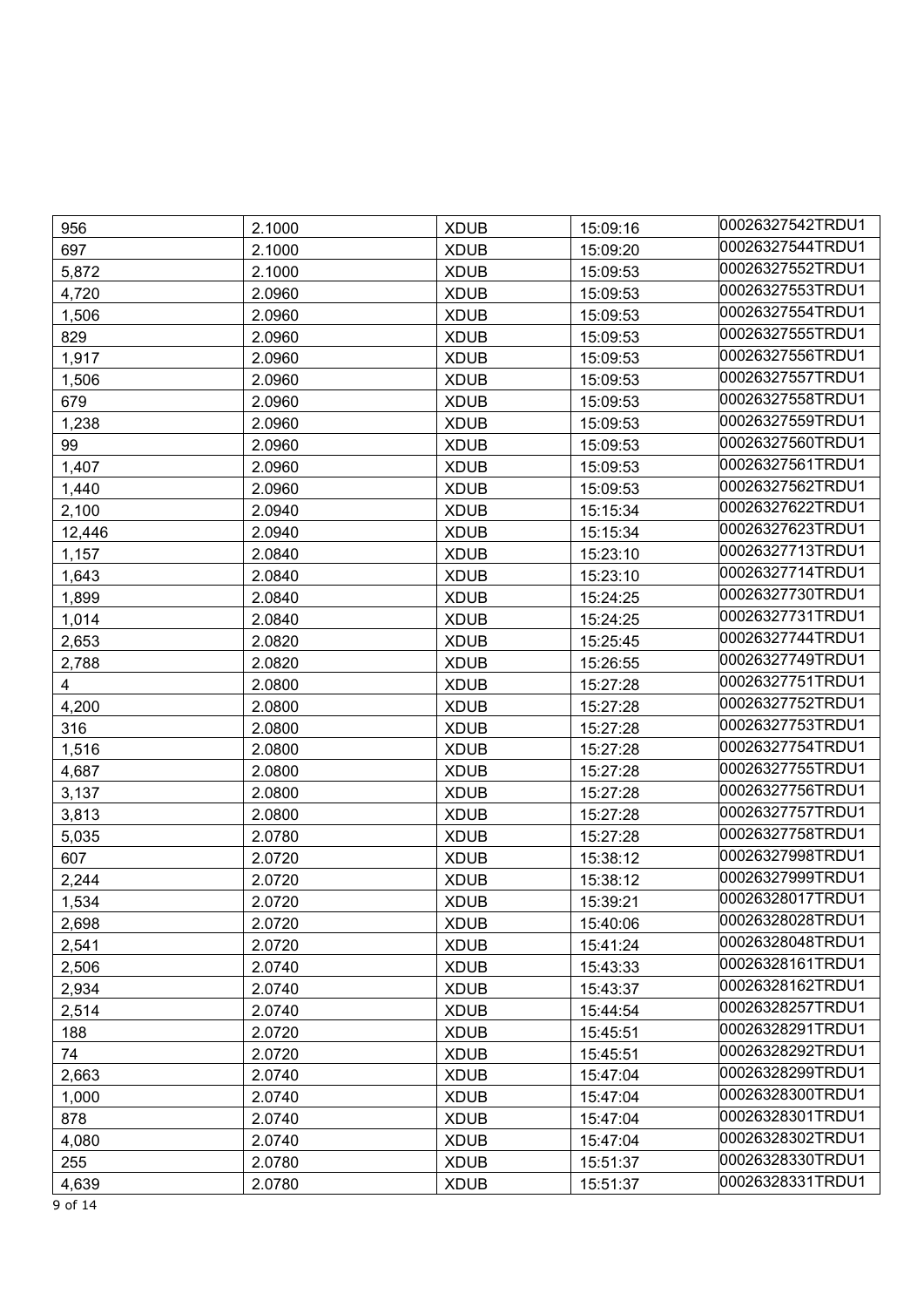| 878    | 2.0780 | <b>XDUB</b> | 15:51:53 | 00026328333TRDU1 |
|--------|--------|-------------|----------|------------------|
| 1,000  | 2.0780 | <b>XDUB</b> | 15:51:53 | 00026328334TRDU1 |
| 579    | 2.0780 | <b>XDUB</b> | 15:51:53 | 00026328335TRDU1 |
| 1,000  | 2.0780 | <b>XDUB</b> | 15:52:59 | 00026328351TRDU1 |
| 1,507  | 2.0780 | <b>XDUB</b> | 15:52:59 | 00026328352TRDU1 |
| 1,628  | 2.0760 | <b>XDUB</b> | 15:54:04 | 00026328370TRDU1 |
| 1,193  | 2.0760 | <b>XDUB</b> | 15:54:48 | 00026328384TRDU1 |
| 486    | 2.0760 | <b>XDUB</b> | 15:54:48 | 00026328385TRDU1 |
| 2,100  | 2.0720 | <b>XDUB</b> | 15:55:08 | 00026328389TRDU1 |
| 2,258  | 2.0720 | <b>XDUB</b> | 15:55:10 | 00026328390TRDU1 |
| 400    | 2.0720 | <b>XDUB</b> | 15:57:08 | 00026328396TRDU1 |
| 3,008  | 2.0760 | <b>XDUB</b> | 15:58:46 | 00026328405TRDU1 |
| 13,874 | 2.0760 | <b>XDUB</b> | 15:58:46 | 00026328406TRDU1 |
| 1,910  | 2.0760 | <b>XDUB</b> | 15:58:46 | 00026328407TRDU1 |
| 111    | 2.0760 | <b>XDUB</b> | 15:58:46 | 00026328408TRDU1 |
| 876    | 2.0760 | <b>XDUB</b> | 15:58:46 | 00026328409TRDU1 |
| 111    | 2.0760 | <b>XDUB</b> | 15:58:46 | 00026328410TRDU1 |
| 1,000  | 2.0760 | <b>XDUB</b> | 15:58:46 | 00026328411TRDU1 |
| 2,008  | 2.0760 | <b>XDUB</b> | 15:58:50 | 00026328413TRDU1 |
| 923    | 2.0760 | <b>XDUB</b> | 15:58:50 | 00026328414TRDU1 |
| 2,620  | 2.0720 | <b>XDUB</b> | 16:06:29 | 00026328542TRDU1 |
| 114    | 2.0720 | <b>XDUB</b> | 16:06:29 | 00026328543TRDU1 |
| 4,200  | 2.0720 | <b>XDUB</b> | 16:06:29 | 00026328544TRDU1 |
| 431    | 2.0720 | <b>XDUB</b> | 16:06:29 | 00026328545TRDU1 |
| 2,147  | 2.0740 | <b>XDUB</b> | 16:10:18 | 00026328603TRDU1 |
| 699    | 2.0740 | <b>XDUB</b> | 16:10:18 | 00026328604TRDU1 |
| 2,506  | 2.0720 | <b>XDUB</b> | 16:10:46 | 00026328609TRDU1 |
| 16     | 2.0720 | <b>XDUB</b> | 16:11:49 | 00026328632TRDU1 |
| 2,691  | 2.0740 | <b>XDUB</b> | 16:12:09 | 00026328637TRDU1 |
| 1,730  | 2.0740 | <b>XDUB</b> | 16:12:46 | 00026328643TRDU1 |
| 791    | 2.0740 | <b>XDUB</b> | 16:12:46 | 00026328644TRDU1 |
| 1,766  | 2.0700 | <b>XDUB</b> | 16:13:46 | 00026328654TRDU1 |
| 1,766  | 2.0700 | <b>XDUB</b> | 16:13:46 | 00026328655TRDU1 |
| 6      | 2.0700 | <b>XDUB</b> | 16:13:46 | 00026328656TRDU1 |
| 1,766  | 2.0700 | <b>XDUB</b> | 16:13:47 | 00026328657TRDU1 |
| 181    | 2.0700 | <b>XDUB</b> | 16:13:47 | 00026328658TRDU1 |
| 201    | 2.0700 | <b>XDUB</b> | 16:13:47 | 00026328659TRDU1 |
| 400    | 2.0700 | <b>XDUB</b> | 16:15:45 | 00026328675TRDU1 |
| 5,134  | 2.0720 | <b>XDUB</b> | 16:16:45 | 00026328682TRDU1 |
| 2,530  | 2.0700 | <b>XDUB</b> | 16:16:52 | 00026328684TRDU1 |
| 941    | 2.0700 | <b>XDUB</b> | 16:16:52 | 00026328685TRDU1 |
| 5,040  | 2.0720 | <b>XDUB</b> | 16:19:08 | 00026328743TRDU1 |
| 314    | 2.0720 | <b>XDUB</b> | 16:19:35 | 00026328752TRDU1 |
| 2,100  | 2.0720 | <b>XDUB</b> | 16:20:03 | 00026328755TRDU1 |
| 252    | 2.0720 | <b>XDUB</b> | 16:20:03 | 00026328756TRDU1 |